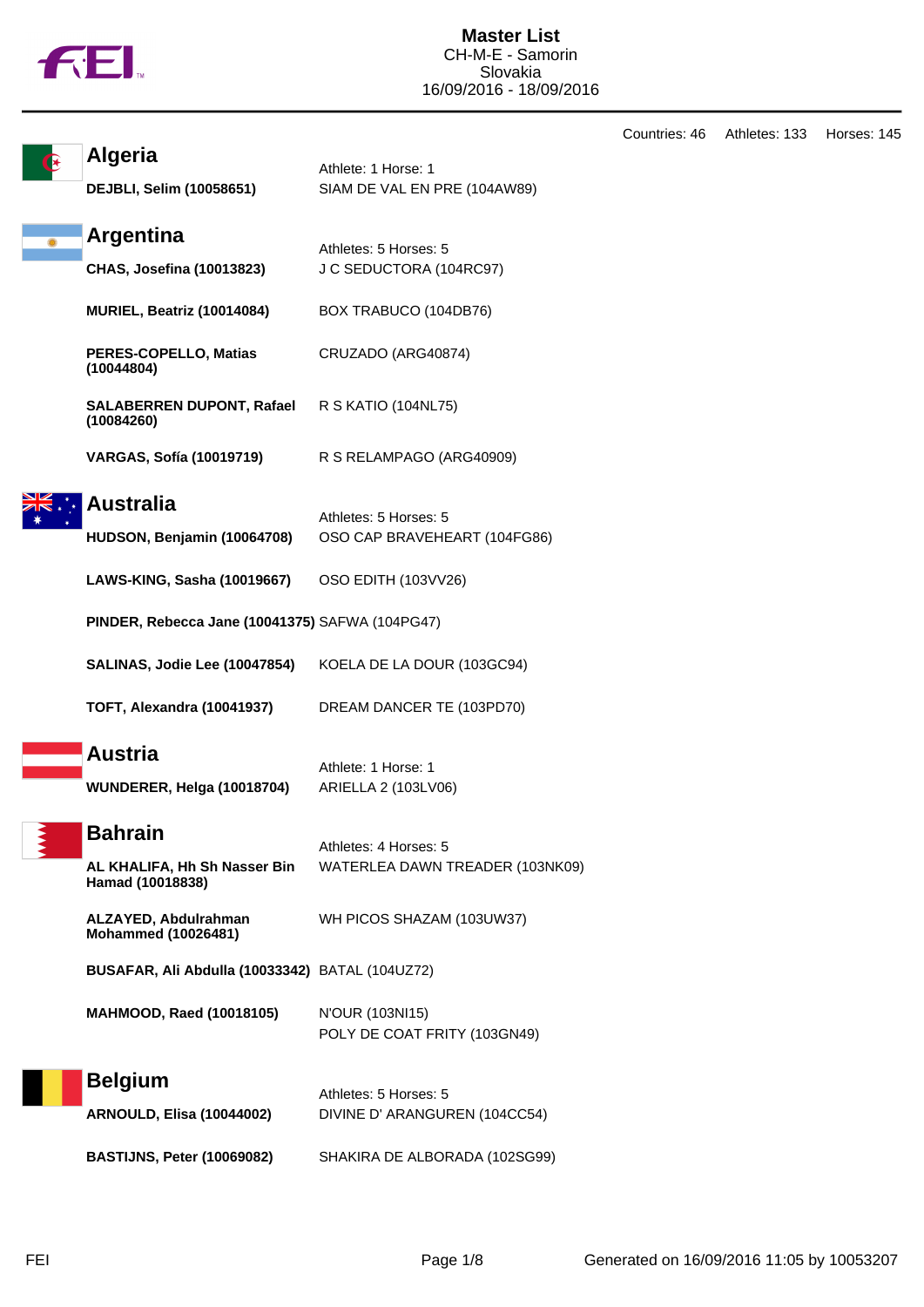

| DI GERONIMO, Pietro (10032032)                      | SD MENGALI (BEL40696)                                       |
|-----------------------------------------------------|-------------------------------------------------------------|
| <b>SCHUITEN, Louna (10037899)</b>                   | PETRA EL BOHEIRA (104AH77)                                  |
| YERNAUX, Romane (10047692)                          | SICHEN DES SAUVLONS (102YI90)                               |
| <b>Brazil</b><br><b>DE MARCHI, Higor (10014181)</b> | Athletes: 5 Horses: 5<br>IP SAHID SHAH (104SR49)            |
| <b>MOREIRA BARRETO, Rodrigo</b><br>(10065968)       | OUASSAL DU BARTHAS (103FW96)                                |
| <b>SABINO SALVADOR, Rafael</b><br>(10019272)        | SM LA TURCA (102YT63)                                       |
| STEFANI MARINO, Pedro<br>(10017829)                 | RSC DIXI (103SV32)                                          |
| <b>VIDIZ, André (10014024)</b>                      | MONTALBAN ENDURANCE (102ZB74)                               |
| <b>Canada</b><br><b>VINTON, Yvette (10013858)</b>   | Athlete: 1 Horse: 1<br>KATAKI (104AB06)                     |
| <b>Chile</b>                                        | Athletes: 3 Horses: 3                                       |
| (10013863)                                          | NOVOA FUENTEALBA, Ana Maria ABERLLWYDS PHARELMA (104JF95)   |
| RAMIREZ AGUILERA, David<br>(10048681)               | PERSEVERANCIA MAXIMUS (1040U23)                             |
| <b>VARGAS, Maria Paz (10014233)</b>                 | IRISH (104JO97)                                             |
| <b>China (People's</b>                              | Athletes: 2 Horses: 3                                       |
| <b>Republic of)</b><br>CHENG, Zhaoyi (10102171)     | ERMINIG BROCELIANDE (104TE02)<br>FALLOUDJA AL AIN (103OM96) |
| JIA, Huilin (10073052)                              | SOUMAYA DU PARC (103ZI69)                                   |
| Colombia                                            | Athletes: 2 Horses: 2                                       |
| <b>GAITAN GOMEZ, Mauricio</b><br>(10039976)         | SHAGYA ZOZO (102MN16)                                       |
| <b>SMETEK, Gregory (10047829)</b>                   | TALITA KUMI 50 (103DI42)                                    |
| <b>Croatia</b>                                      | Athlete: 1 Horse: 1                                         |

**LIPOVAC, Iva (10090841)** THOR (104CX98)

FEI Page 2/8 Generated on 16/09/2016 11:05 by 10053207

 $\vert \star$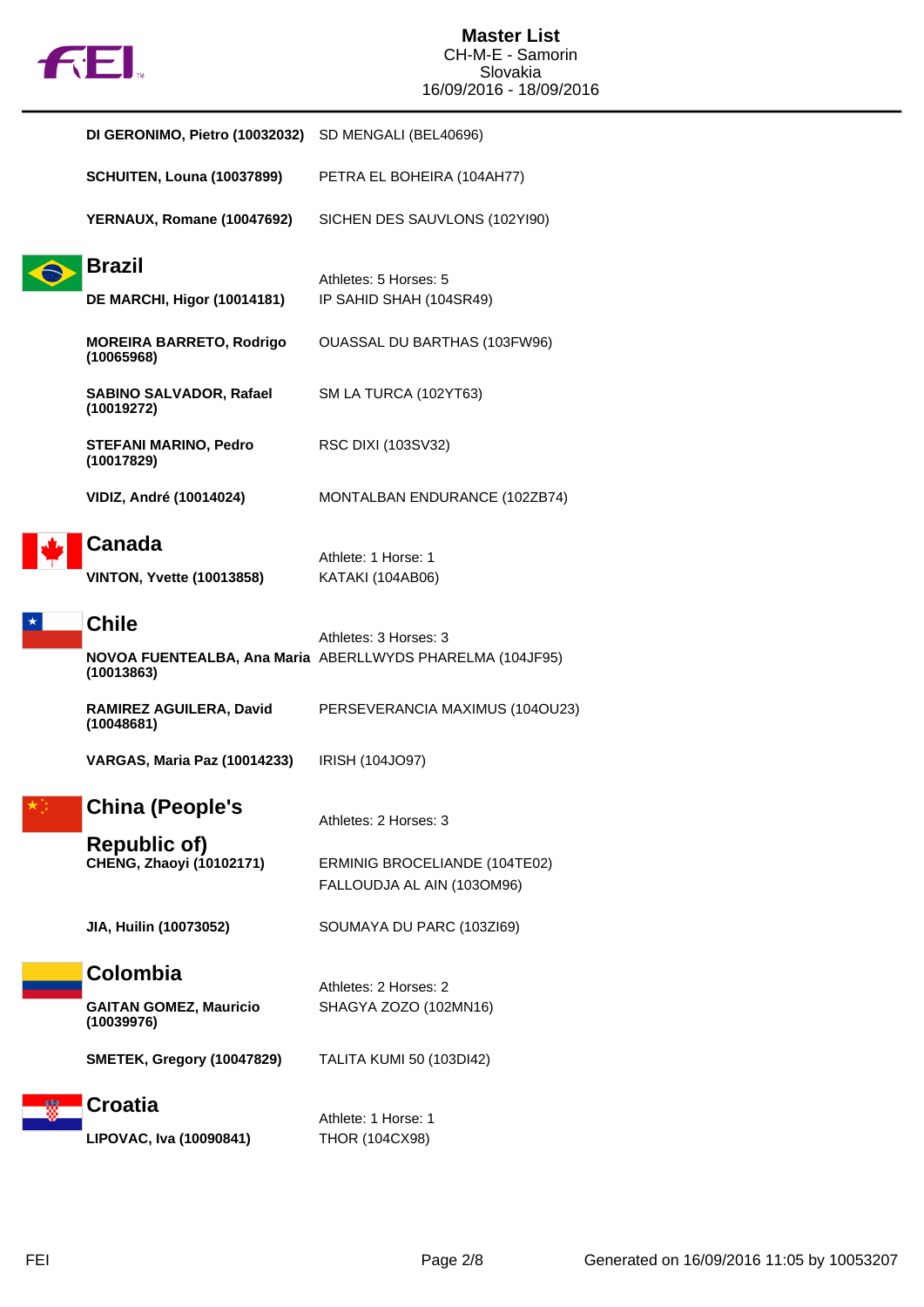|  | h |
|--|---|
|  |   |

| <b>Czech Republic</b>                                  | Athletes: 2 Horses: 2                                  |
|--------------------------------------------------------|--------------------------------------------------------|
| JADLOVSKY, Petr (10018716)                             | NAOMI DAKOTA (102QJ47)                                 |
| <b>SKABOVA, Lucie (10088295)</b>                       | EROS 6 (103OM68)                                       |
| <b>Denmark</b>                                         |                                                        |
| CHRISTENSEN, Dorthe (10044607) CARPE DIEM OX (103NH75) | Athletes: 3 Horses: 3                                  |
| <b>HANSEN, Hanne Haagen</b><br>(10031107)              | SHANDO (102MG85)                                       |
| LARSEN, Inge-Merete (10043917) SERIJ OX (102ZX54)      |                                                        |
| <b>Ecuador</b>                                         |                                                        |
| WEEMAELS, Nathalie (10067665)                          | Athlete: 1 Horse: 1<br>CG ALLASKI (104DT56)            |
|                                                        |                                                        |
| <b>Estonia</b>                                         | Athletes: 2 Horses: 2                                  |
| JÄRV, Kairit (10059241)                                | BALTIMOR (EST40076)                                    |
| <b>ROHTLA, Heigo (10029833)</b>                        | FATAS ZANZIBAAR (103EX15)                              |
| <b>Finland</b>                                         |                                                        |
| <b>HUOVINEN GARCIA, Alina</b><br>(10039915)            | Athlete: 1 Horse: 1<br>BEOBIDE 10 (103LW41)            |
| <b>France</b>                                          |                                                        |
| <b>FRANCES, Jean Philippe</b><br>(10013891)            | Athletes: 5 Horses: 7<br>SECRET DE MON COEUR (103WI04) |
| GOACHET, Julien (10015131)                             | AMELIA DU CAYROU (104MV89)                             |
| GONCALVES, Laetitia (10015135) TAM TAM TOKAY (104GM23) | TEOTIHUACAN DES GREYS (104HS77)                        |
| LAFAURE, Julien (10018156)                             | RHIAL CABIRAT (103MN72)<br>SHERAZADE CABIRAT (104FU36) |
| LEON, Allan (10014291)                                 | SPIRIT DE CROUZ (103WT50)                              |
| Germany                                                |                                                        |
| KLINGBEIL, Jule (10077240)                             | Athletes: 3 Horses: 3<br>ORIS 3 (104JI08)              |
|                                                        |                                                        |
| KLINGBEIL, Ursula (10014504)                           | AID DU FLORIVAL (104JB76)                              |
| MANNHERZ, Melanie (10101685)                           | NURIYE 2 (104DE39)                                     |
|                                                        |                                                        |

l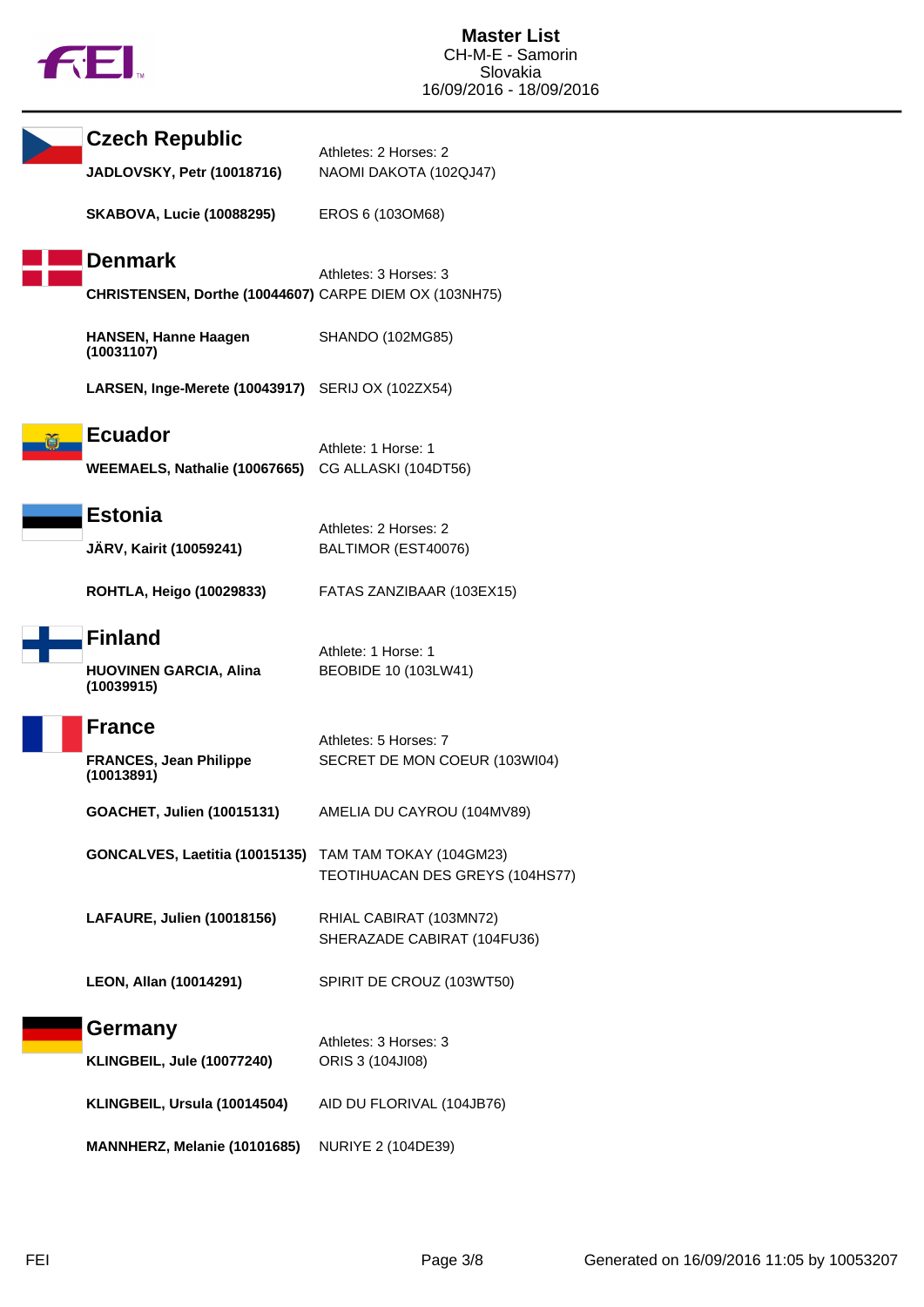

|   | Great Britain                              | Athletes: 2 Horses: 3                                                   |
|---|--------------------------------------------|-------------------------------------------------------------------------|
|   | DARK, Carri Ann (10031147)                 | <b>HS DRIFT (103IN36)</b>                                               |
|   | <b>THORNE, Nicola (10055573)</b>           | L M BOLENA (103JI65)<br>LR BOLD GREYSON (102RH09)                       |
| Ø | <b>Guatemala</b>                           | Athlete: 1 Horse: 1                                                     |
|   | PAIZ LARRAVE, Fernando<br>(10024808)       | SYROCCO RABIA (103MT68)                                                 |
|   | <b>Hong Kong</b>                           |                                                                         |
|   | TSE, Jason (10079893)                      | Athlete: 1 Horse: 1<br>ALMAAK (103IM55)                                 |
|   | <b>Hungary</b>                             |                                                                         |
|   | FEKETE, Patricia (10036444)                | Athletes: 3 Horses: 3<br>O'BAJAN HUNCUT (103PC07)                       |
|   | FEKETÉNÉ WACHTLER, Kata<br>(10018700)      | SHAGYA AGA (103PC04)                                                    |
|   | KOZAR, Mor Csaba (10033428)                | KOHEILAN MAFFIA (103OZ53)                                               |
|   | <b>Italy</b>                               |                                                                         |
|   | <b>GARATTI, Simona (10018127)</b>          | Athletes: 5 Horses: 7<br>HANIFA (103NP97)<br>PSYCHE DU VERDOT (103HT99) |
|   | <b>LEONARDELLI, Fabrizio</b><br>(10026048) | FRAMMENTO (ITA41466)                                                    |
|   | MARANI, Wladimiro (10014551)               | AIGOUAL DIMNAH (104DI95)                                                |
|   | MOSTI, Cecile Marie (10014312)             | ASSIHA DE FIGNOLS (103JZ36)<br>PRISCILLA DEI MORI (103XO04)             |
|   | ZONCA, Marco (10088869)                    | PRIMFIK LA MAJORIE (103DX04)                                            |
|   | Japan                                      |                                                                         |
|   | ONO, Hirofumi (10128258)                   | Athlete: 1 Horse: 1<br>COLIN FOR GOLD (104MJ37)                         |
|   | Luxembourg                                 | Athlete: 1 Horse: 1                                                     |
|   | <b>SCHMARTZ, Valy (10017878)</b>           | QUENZ EDDAHAB (103GB07)                                                 |
|   | <b>Malaysia</b>                            | Athletes: 5 Horses: 5                                                   |
|   | ABD AZIZ, Asri (10055248)                  | SABAH DE SAULNOT (103MI26)                                              |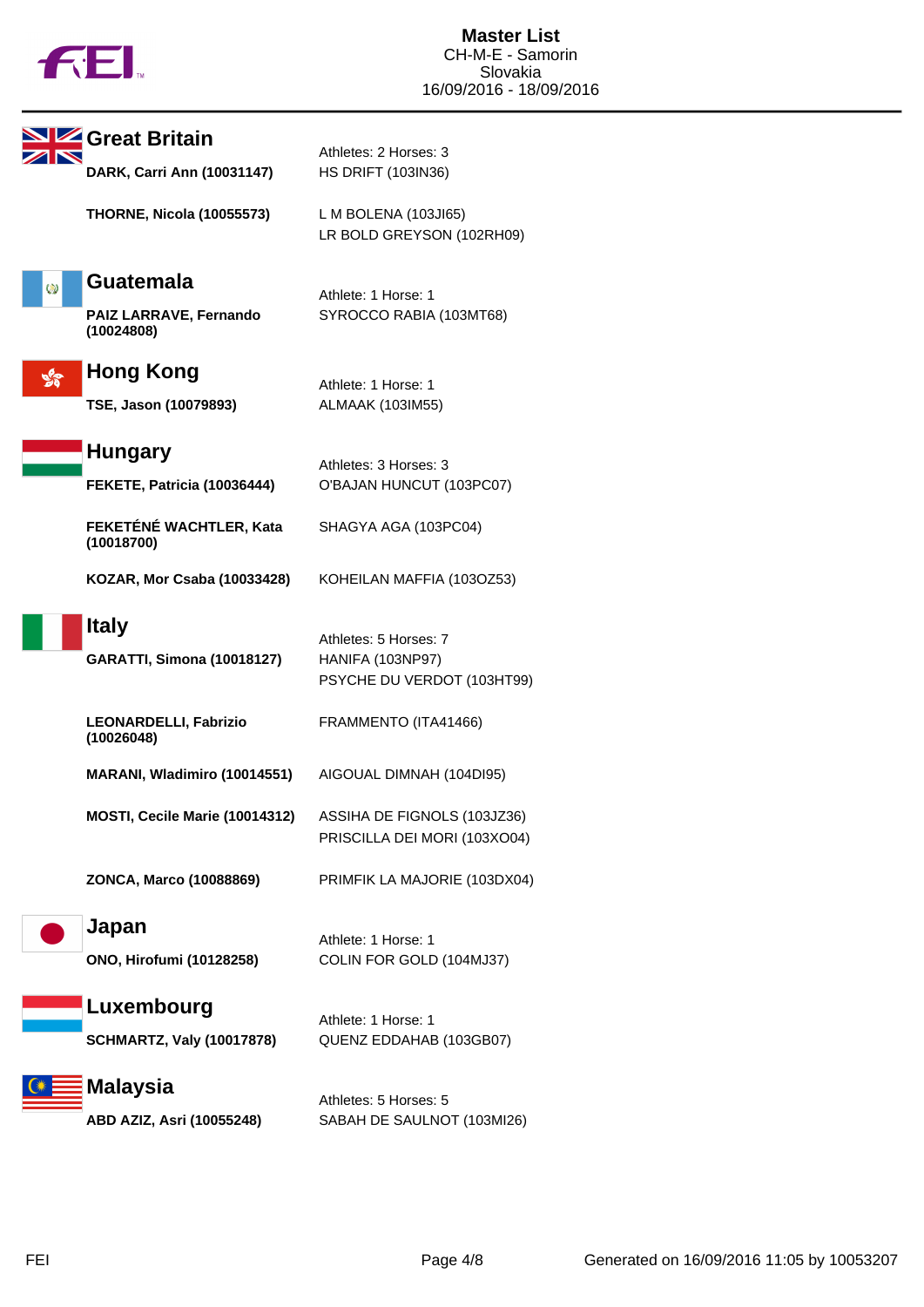

**DAUD, Mohd Hisyamuddin (10056578)** NAWAN DE FIGNOLS (103NF22)

**HASHIM, Mohammad Fuad (10074902)** REVE DE GIVARLAIS (103MV01)

**MUDA, Mohd Sulaiman (10056572)** MOOREA FONT NOIRE (103KA21)

**ROZALI, Mohd Bulkhari (10056587)**NAFIS DE BRISAL (103ES50)

|  | <b>Mexico</b> |
|--|---------------|
|  |               |

## Athlete: 1 Horse: 1 **MEIXUEIRO GUZMAN, Mariana (10076730)** CHERIDA DE BOZOULS (103NX10)

**Netherlands**

Athletes: 4 Horses: 4 **HUIJSMAN, Melisa (10044844)** KAIN (103FW64)

**RÖMER, Carmen (10027066)** PRIAM DES ROCHES (104CM77)

**VAN DEN BERG, Joyce (10069935)** ROUCHKA DE LUC (103SP86)

**VAN DER HORST, Iris (10091222)** BENTHE (103RU33)

| <b>Norway</b>                                 | Athletes: 5 Horses: 5 |  |  |
|-----------------------------------------------|-----------------------|--|--|
| <b>CARSTENSEN, Olaug Espeli</b><br>(10018866) | YASSIR II (103DW20)   |  |  |
| DANIELSON, Tonje (10018469)                   | KAYO (103RJ12)        |  |  |

**SÆTRANG HOLBY, Gina (10108671)** PL SHARIF (104JV79)

**SEGLEM, Mariann (10074550)** MYNT (103DR43)

**SUHR YDSTEBØ, Ellen (10013961)** SHAH NAHIM (102ZQ00)

**Oman**

| AL BALUSHI, Saleh (10082976)                         | Athletes: 5 Horses: 5<br>RAIS LARZAC (103KL18) |
|------------------------------------------------------|------------------------------------------------|
| AL BULUSHI, Sami Said Salim<br>(10035630)            | AREAL (103RS96)                                |
| <b>AL FARSI, Faisal (10074081)</b>                   | PENCHAB SULLY (102UW76)                        |
| AL FORI, Mahmood Marhoon<br>Salim (10035632)         | <b>OSMOS (102OM58)</b>                         |
| AL HAMDANI, Ahmed Salim<br><b>Mohamed (10035625)</b> | ALLUMEZ LE FEU (103DV49)                       |
| <b>Poland</b>                                        | Athletes: 3 Horses: 3                          |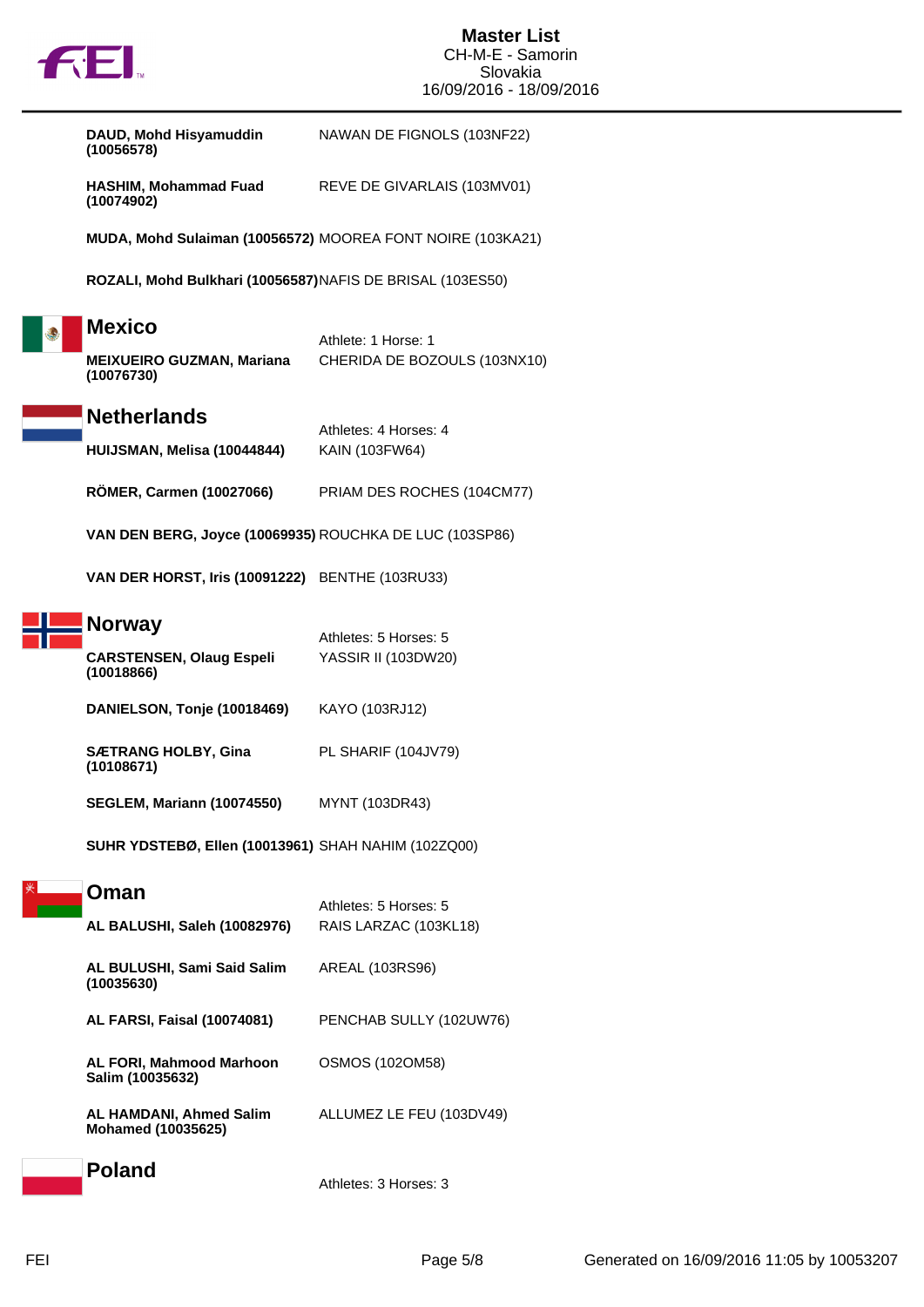|     | <b>TOL.</b>                                                                      | <b>Master List</b><br>CH-M-E - Samorin<br>Slovakia            |
|-----|----------------------------------------------------------------------------------|---------------------------------------------------------------|
|     |                                                                                  | 16/09/2016 - 18/09/2016                                       |
|     | JABLONSKA, Magdalena<br>(10070279)                                               | HARFA (102ZY95)                                               |
|     | <b>KART, Kamila (10015470)</b>                                                   | TONIK DE BECHEREL (104EP49)                                   |
|     | SZLEZYNGIER-JAGIELSKA, Beata CESIHUS (102ZJ45)<br>(10046176)                     |                                                               |
| Œ   | <b>Portugal</b><br><b>BRANCO, Paulo (10020969)</b>                               | Athlete: 1 Horse: 1<br>UVA DU CAMBOUT (104VY49)               |
|     | Qatar<br>AL MOHANNADI, Nasser Jumah<br>Jassim (10072889)                         | Athletes: 5 Horses: 5<br>ESTRELLADA (103VD70)                 |
|     | AL NAIMI, Hassan Tahous S.j<br>(10030713)                                        | DORIA DE JANSAVIS (103WR19)                                   |
|     | AL NUAIMI, Khalid Sanad A.s<br>(10019626)                                        | LEONARDO (FRA42703)                                           |
|     | AL SULAITEEN, Abdulrahman<br>Saad A.s (10017552)                                 | KOHEILAN KINCSO (102MS04)                                     |
|     | MOHAMMAD, Atta Mohammad P. ANTALL DE JALIMA (FRA42989)<br>(10013979)             |                                                               |
|     | <b>Russian Federation</b><br>CHERKASOVA, Polina (10086121) MONTANA EVA (103WZ32) | Athlete: 1 Horse: 1                                           |
| 224 | Saudi Arabia (Kingdom                                                            | Athletes: 2 Horses: 2                                         |
|     | of)                                                                              | AL TURKOMANI, Fauiz (10013948) ULKAN DE LA TEOULERE (104RZ52) |
|     | <b>TAHER, Tarek (10015272)</b>                                                   | <b>TAORI R (104HL57)</b>                                      |
| ほ   | <b>Slovakia</b><br><b>HOFFMANN, Mario (10071506)</b>                             | Athletes: 5 Horses: 6<br>SONIC DE VILAFORMIU (103KQ89)        |
|     | HUBACOVA, Petra (10073625)                                                       | OCAZ (102RK86)                                                |
|     | <b>SUPEKOVA, Lucia (10081839)</b>                                                | AQUILES (104MR27)<br>R S AMAPOLA (103PE68)                    |
|     | SUPEKOVA, Michaela (10109257) SAGVAR DE GARBI (103UM44)                          |                                                               |
|     | ZELMANOVA, Simona (10114119) RAS ANTORCHA (104PC04)                              |                                                               |
|     | <b>South Africa</b>                                                              | Athletes: 3 Horses: 3                                         |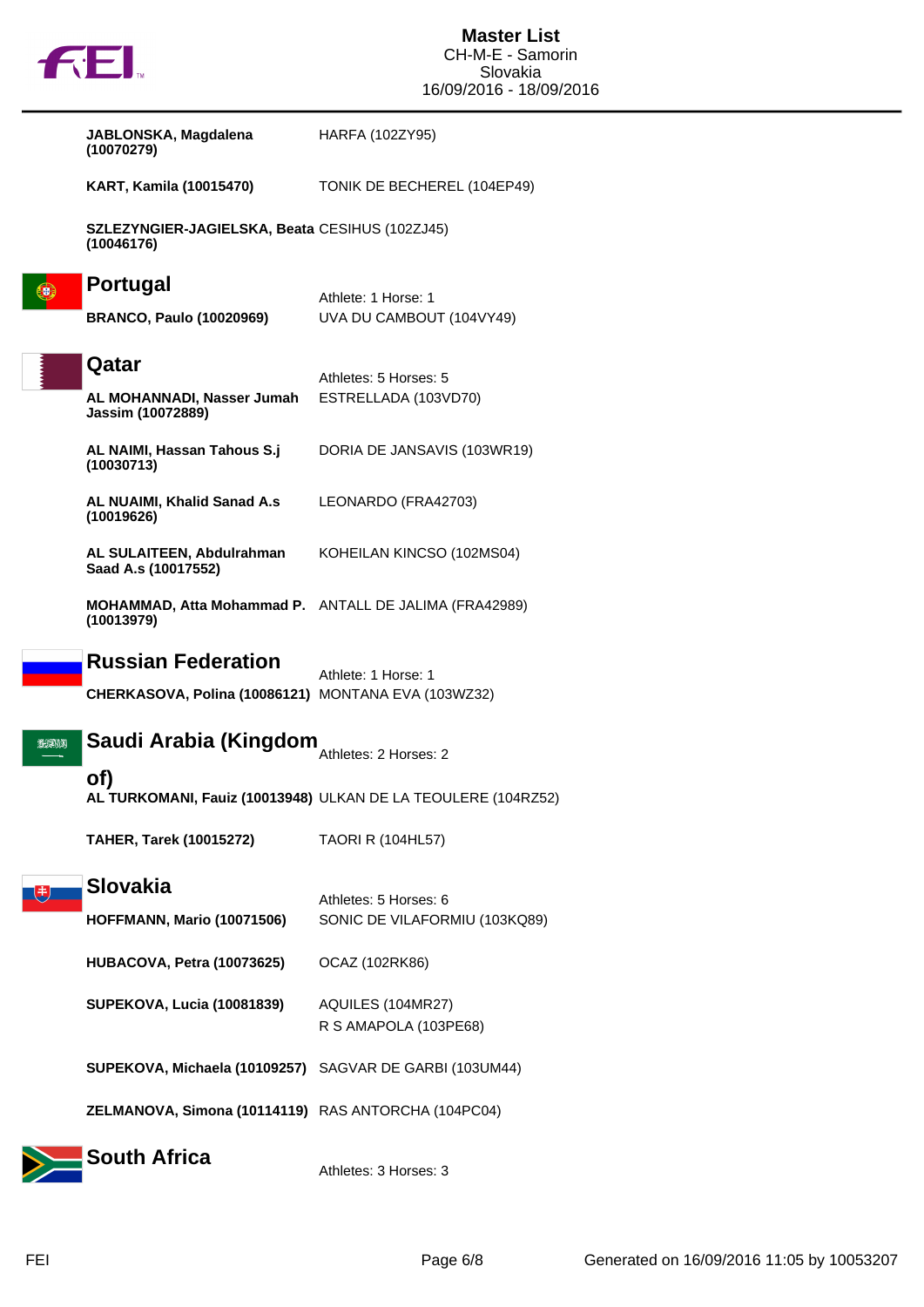|  |  | u |
|--|--|---|
|  |  |   |

|    | <b>BOEHME, Melisa (10064088)</b>                          | DR PEPPER (103XF64)                                     |
|----|-----------------------------------------------------------|---------------------------------------------------------|
|    | <b>CHANTLER, Peter Anthony</b><br>(10024222)              | BARON GREY STAR (102XC71)                               |
|    | <b>MULLER, Naomi (10019846)</b>                           | TARIK DARAGON (104KO94)                                 |
|    | <b>Spain</b>                                              |                                                         |
|    | <b>ALVAREZ PONTON, Maria</b>                              | Athletes: 5 Horses: 7<br><b>FURIUS (104NY97)</b>        |
|    | (10017916)                                                |                                                         |
|    |                                                           | RAMSES DE LA ROTJA (103OD24)                            |
|    | <b>BERENGUER CARRERA, Gil</b><br>(10064999)               | T'AIME DE COEUR (104GV44)                               |
|    | LUQUE MORAL, Alex (10019584) CALANDRIA PH (103WA58)       |                                                         |
|    | PUNTI DACHS, Jaume (10013883) GIROLA DE QUERCUS (103UG33) | TWYST MAISON BLANCHE (104NH98)                          |
|    | SOY COLL, Angel (10042930)                                | QUALIF DU PONCELET (103DX87)                            |
|    | <b>Sweden</b>                                             |                                                         |
|    |                                                           | Athletes: 5 Horses: 5                                   |
|    | ERIKSSON, Annelie (10018213)                              | KING PEAK (103EE02)                                     |
|    | FRANZEN, Caroline (10036603)                              | GANZIR (102PX89)                                        |
|    | HAGMAN-ERIKSSON, Maria<br>(10020914)                      | MZ MAYMOON (104MZ67)                                    |
|    | HENRIKSSON, Sara (10058661)                               | ELOPOLDA (103XF97)                                      |
|    | TILLMAN, Charlotte (10026783)                             | VARENNE (103MZ83)                                       |
|    | <b>Switzerland</b>                                        |                                                         |
|    | LISSARRAGUE, Barbara                                      | Athletes: 2 Horses: 2<br>AINHOA ARKIRIS (103PM28)       |
|    | (10023803)                                                |                                                         |
|    | VON FELTEN, Gabriela (10054820) MAGDAN RADJA (103PH07)    |                                                         |
|    | <b>Thailand</b>                                           |                                                         |
|    |                                                           | Athletes: 2 Horses: 2                                   |
|    | PAWITAYALARP, Wipawan<br>(10054249)                       | TYPHON DU SAUVETERRE (104GN52)                          |
|    | <b>Prutirat (10037626)</b>                                | RATTANAKUL SERIREONGRITH, TOUAREG IBN AIGOUAL (104IF74) |
| G) | <b>Tunisia</b>                                            |                                                         |
|    | <b>SFAYHI, Anissa (10088548)</b>                          | Athlete: 1 Horse: 1<br>ALMOUBD'A (103YS57)              |